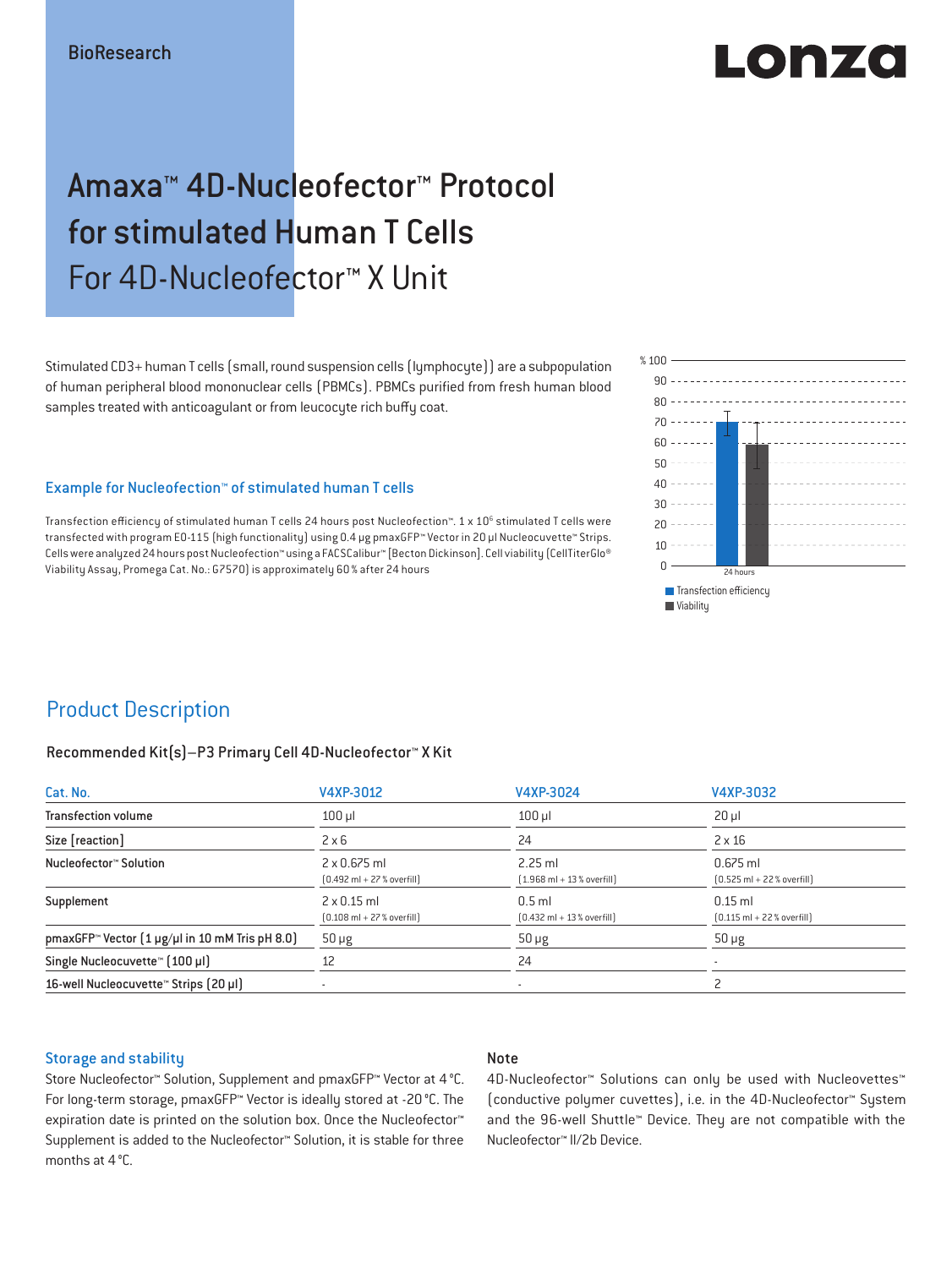## Required Material

#### Note

Please make sure that the entire supplement is added to the Nucleofector<sup>™</sup> Solution. The ratio of Nucleofector™ Solution to supplement is 4.5:1 (see table 1)

- 4D-Nucleofector™ System (4D-Nucleofector™ Core Unit and 4D-Nucleofector™ X Unit)
- Supplemented 4D-Nucleofector™ Solution at room temperature
- Supplied 100 µl single Nucleocuvette™ or 20 µl 16-well Nucleocuvette™ Strips
- Compatible tips for 20 µl Nucleocuvette™ Strips: epT.I.P.S. [US/CDN: Eppendorf North America, Cat. No. 2491.431, Rest of World: Eppendorf AG, Cat. No. 0030073.266], Matrix TallTips® [Matrix Technologies Corp., Cat. No. 7281] or LTS Tips [Rainin Instruments, LLC, Cat. No. SR-L10F, SR/SS-L250S, SR/SS-L300S]. Before using other types of pipette tips, please ensure they reach the bottom of the Nucleocuvette™ Wells without getting stuck
- Supplied pmaxGFP™ Vector, stock solution 1µg/µl

#### Note

For positive control using pmaxGFP™, dilute the stock solution to an appropriate working concentration. Further details are provided in table 3 of this Optimized Protocol. The volume of substrate solution added to each sample should not exceed 10% of the total reaction volume [2 µl for 20 µl reactions; 10 µl for 100 µl reactions).

- Substrate of interest, highly purified, preferably by using endotoxinfree kits; A260: A280 ratio should be at least 1.8
- Cell culture plates of your choice
- For isolation: Ficoll-Paque™ Plus [GE Healthcare; Cat. No. 17-1440-03]; PBS containing 0.5% [w/v] BSA (PBS/BSA)
- For enrichment (optional): Pan T Cell Isolation Kit II [Miltenyi Biotec; Cat. No. 130-091-156] or RosetteSep™ Isolation Kit for human T cells [StemCell Technologies, Cat. No 15021]
- For coating of plates (for stimulation): Anti-Human CD3 MAB [OKt 3; eBioscience, Cat. No. 14-0037-82] and Anti-Human CD28 MAB [5E8; Research Diagnostics Inc., Cat. No. 10R-CD28bHUμg/μl]; control antibody [purified mIgG(K); BD-Pharmingen, Cat. No. 554 721]; antibodies should be diluted in carbonate buffer (32 mM Na2CO3/16 mM NaHCO3) from 100 ng/μl stock solutions directly before use; Immuno™ Plate C96 Maxi Sorp™ [Nunc, Cat. No.: 430 341]
- Culture medium: Clonetics™ Lymphocyte Growth Media-3 LGM-3® for serum-free culture [Lonza, Cat.No. CC-3211] or BioWhittaker® IMDM media for addition of 10% serum [Lonza, Cat.No. BE12-722F]
- Prewarm appropriate volume of culture medium to 37 °C (see table 2)
- Appropriate number of cells/sample (see table 2)

## 1. Pre Nucleofection™

#### Notes

- 1. This protocol is designed for fresh stimulated primary human T cells from whole PBMCs. Depending on application T cells can be further enriched before stimulation (see below).
- 2. Transfection results may be donor-dependent.
- 3. For preparation, do not perform protocols using hypo-osmolar buffers. This may lead to high cell mortality after Nucleofection™.
- 4. For Nucleofection™ of unstimulated T cells, please refer to the Optimized Protocol for Unstimulated Human T Cells.

#### Coating of culture plates with anti-CD3 and anti-CD28 antibodies

- 1.1 Incubate each well with 1 ml (for 6-well) or 50 μl (for 96-well; Nunc Immuno™ Plate C96 Maxi Sorp™) of a solution of Anti-Human CD3 MAB at a final concentration of 1 μg/ml and Anti-Human CD28 MAB at a final concentration of 2 μg/ml (or with a solution of a control antibody (purified mIgG(K)) at a final concentration 3 ug/ml)at 37 °C/5 % CO<sub>2</sub> for 5 hours
- 1.2 Wash the wells carefully three times with PBS/BSA

#### Blood samples

1.3 Fresh human blood treated with an anticoagulant (e.g. heparin, citrate, ACD-A) or alternatively, leukocyte-enriched buffy coat not older than 8 hours

#### Preparation of PBMC

- 1.4 Pipet 15 ml Ficoll-Paque™ Plus in a 50 ml conical tube
- 1.5 Overlay Ficoll- Paque™ Plus with 35 ml blood sample and centrifuge at 750xg for 20 minutes at 20°C in a swinging-bucket rotor without brake
- 1.6 Remove the upper layer leaving the mononuclear cell layer undisturbed at the interphase. Carefully transfer the interphase cells (lymphocytes and monocytes) to a new 50 ml conical tube
- 1.7 Add PBS/BSA to 50 ml mark, mix and centrifuge at 350xg for 10 minutes at 4°C. Remove the supernatant carefully
- 1.8 Resuspend the cell pellet in 25 ml of PBS/BSA and centrifuge at 160xg for 15 minutes at 4°C. Remove the supernatant carefully
- 1.9 Resuspend the cell pellet in 25 ml PBS/BSA and centrifuge at 300xg for 10 minutes at 4°C. Remove the supernatant carefully
- 1.10 Resuspend cell pellet in 5 ml PBS/BSA and count the cells

#### Note

Purified PBMC may be stored at 4°C overnight in PBS/BSA, but this can cause a significant loss of transfection efficiency.

#### Enrichment of T cells (optional)

1.11 Primary human T cells can be further enriched by using Pan T Cell Isolation Kit II [Miltenyi] or RosetteSep™ Isolation Kit for human T cells [StemCell Technologies] according to the manufacturer's protocol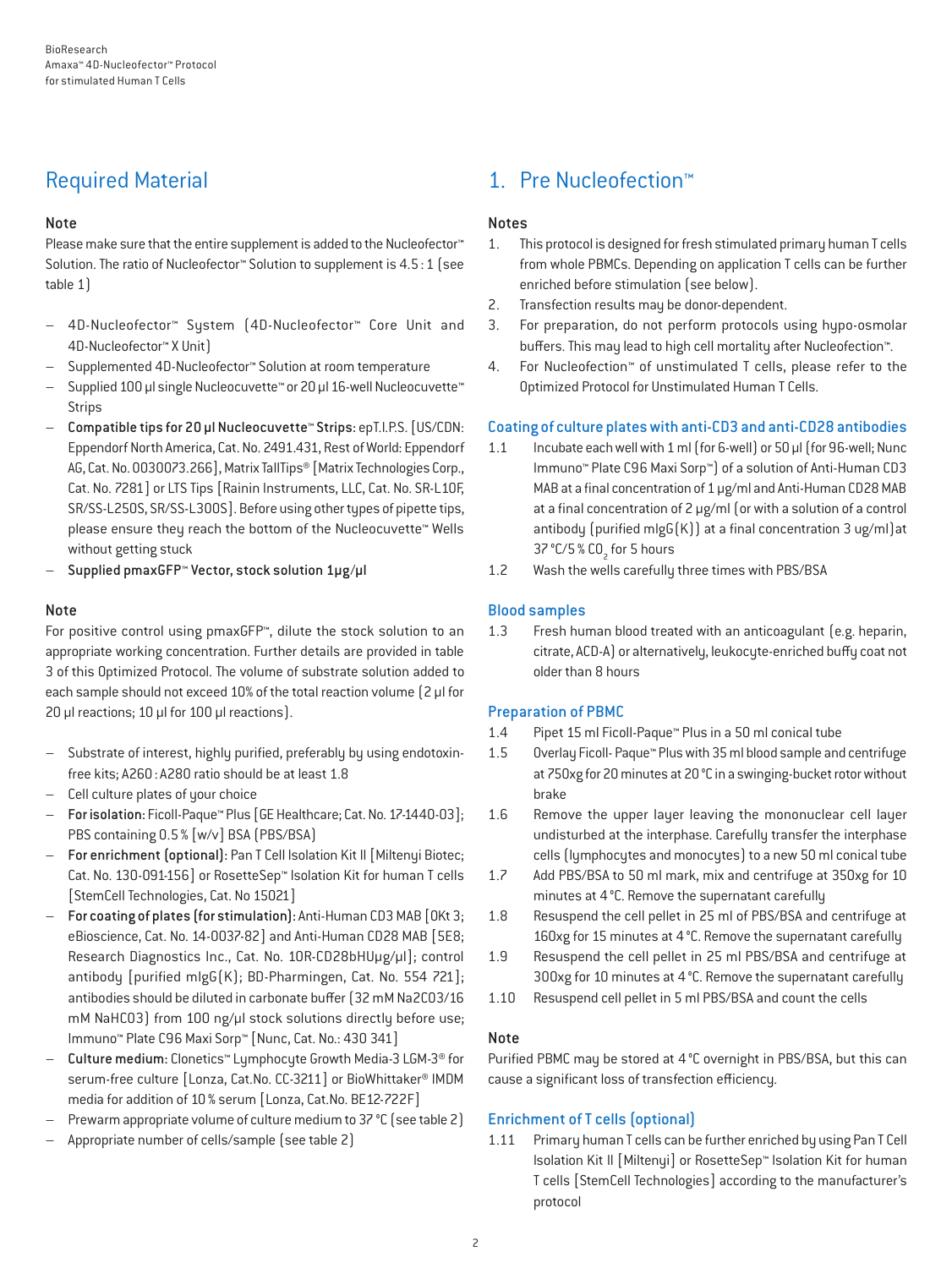#### **Stimulation**

1.12 Stimulate the isolated human T cells for 2–3 days prior Nucleofection™ e.g. in plates coated with anti-CD3 antibody and anti-CD28 antibody (please see 1.1–1.2). Seed cells at 5 x 10<sup>6</sup> cells per ml

### 2. Nucleofection™

For Nucleofection™ Sample contents and recommended Nucleofector™ Program, please refer to Table 3.

- 2.1 Please make sure that the entire supplement is added to the Nucleofector™ Solution
- 2.2 Start 4D-Nucleofector™ System and create or upload experimental parameter file (for details see device manual)
- 2.3 Select/Check for the appropriate Nucleofector™ Program (see table 3)
- 2.4 Prepare cell culture plates by filling appropriate number of wells with desired volume of recommended culture media (see table 4) and pre-incubate/equilibrate plates in a humidified 37 °C/5 % CO<sub>2</sub> incubator
- 2.5 Pre-warm an aliquot of culture medium to 37°C (see table 4)
- 2.6 Prepare plasmid DNA or pmaxGFP™ Vector or siRNA (see table 3)
- 2.7 Count an aliquot of the cells and determine cell density
- 2.8 Centrifuge the required number of cells (see table 3) at 200xg for 10 minutes at room temperature. Remove supernatant completely
- 2.9 Resuspend the cell pellet carefully in room temperature 4D-Nucleofector™ Solution (see table 3)
- 2.10 Prepare mastermixes by dividing cell suspension according to number of substrates
- 2.11 Add required amount of substrates to each aliquot (max. 10 % of final sample volume)
- 2.12 Transfer mastermixes into the Nucleocuvette™ Vessels

#### Note

As leaving cells in Nucleofector™ Solution for extended periods of time may lead to reduced transfection efficiency and viability it is important to work as quickly as possible. Avoid air bubbles while pipetting.

- 2.13 Gently tap the Nucleocuvette™ Vessels to make sure the sample covers the bottom of the cuvette
- 2.14 Place Nucleocuvette™ Vessel with closed lid into the retainer of the 4D-Nucleofector™ X Unit. Check for proper orientation of the Nucleocuvette™ Vessel
- 2.15 Start Nucleofection™ Process by pressing the "Start" on the display of the 4D-Nucleofector™ Core Unit (for details, please refer to the device manual)
- 2.16 After run completion, carefully remove the Nucleocuvette™ Vessel from the retainer
- 2.17 Resuspend cells with pre-warmed medium (for recommended volumes see table 5). Mix cells by gently pipetting up and down two to three times. When working with the 100 µl Nucleocuvette™ use the supplied pipettes and avoid repeated aspiration of the sample
- 2.18 Plate desired amount of cells in culture system of your choice (for recommended volumes see table 5)

## 3. Post Nucleofection™

- 3.1 Incubate the cells in a humidified  $37^{\circ}$ C/5 % CO<sub>2</sub> incubator until analysis. Gene expression or down regulation, respectively, is often detectable after only 4–8 hours. If this is not the case, the incubation period may be prolonged to 24 or 48 hours
- 3.2 Culture stimulated T cells post Nucleofection™ in plates coated with anti-CD3 antibody and anti-CD28 antibody (see chapter 1)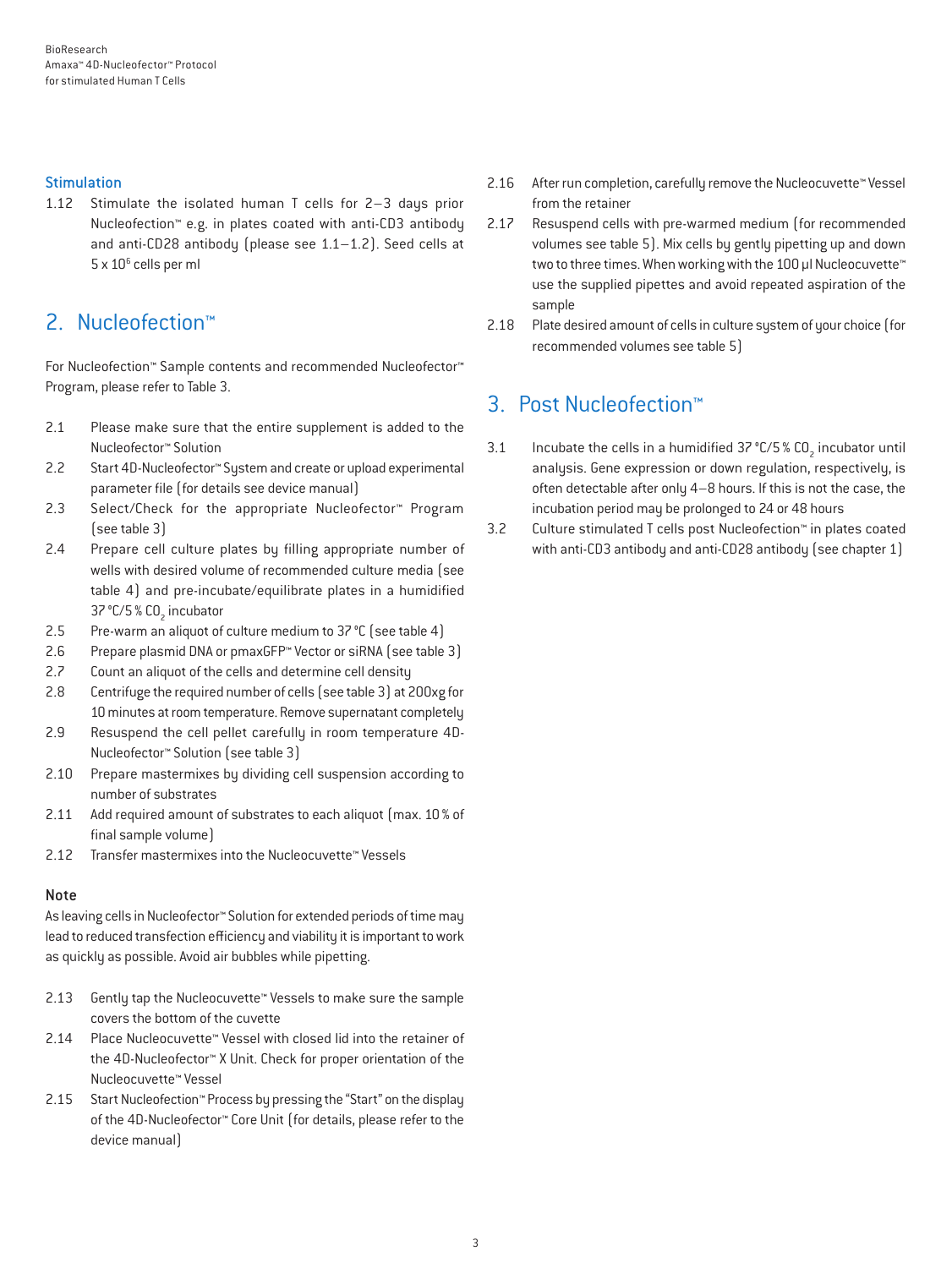## Additional Information

For an up-to-date list of all Nucleofector™ References, please refer to: www.lonza.com/nucleofection-citations

For more technical assistance, contact our Scientific Support Team:

#### USA /Canada

Phone: 800 521 0390 (toll-free) Fax: 301 845 8338 E-mail: scientific.support@lonza.com

#### Europe and Rest of World

Phone: +49 221 99199 400 Fax: +49 221 99199 499 E-mail: scientific.support.eu@lonza.com

#### Lonza Cologne GmbH 50829 Cologne, Germany

Please note that the Amaxa™ Nucleofector™ Technology is not intended to be used for diagnostic purposes or for testing or treatment in humans.

The Nucleofector™ Technology, comprising Nucleofection™ Process, Nucleofector™ Device, Nucleofector™ Solutions, Nucleofector™ 96-well Shuttle™ System and 96-well Nucleocuvette™ plates and modules is covered by patent and/or patent-pending rights owned by Lonza Cologne GmbH.

Amaxa, Nucleofector, Nucleofection, 4D-Nucleofector, Nucleocuvette, maxGFP, LGM-3, Clonetics and Biowhitakker are registered trademarks of the Lonza Group or its affiliates. Other product and company names mentioned herein are the trademarks of their respective owners.

This kit contains a proprietary nucleic acid coding for a proprietary copepod fluorescent protein intended to be used as a positive control with this Lonza product only. Any use of the proprietary nucleic acid or protein other than as a positive control with this Lonza product is strictly prohibited. USE IN ANY OTHER APPLICATION REQUIRES A LICENSE FROM EVROGEN. To obtain such a license, please contact Evrogen at license@evrogen.com. The CMV promoter is covered under U.S. Patents 5,168,062 and 5,385,839 and its use is permitted for research purposes only. Any other use of the CMV promoter requires a license from the University of Iowa Research Foundation, 214 Technology Innovation Center, Iowa City, IA 52242.

The use of this product in conjunction with materials or methods of third parties may require a license by a third party. User shall be fully responsible for determining whether and from which third party it requires such license and for the obtainment of such license.

No statement is intended or should be construed as a recommendation to infringe any existing patent.

© Copyright 2010, Lonza Cologne GmbH. All rights reserved.